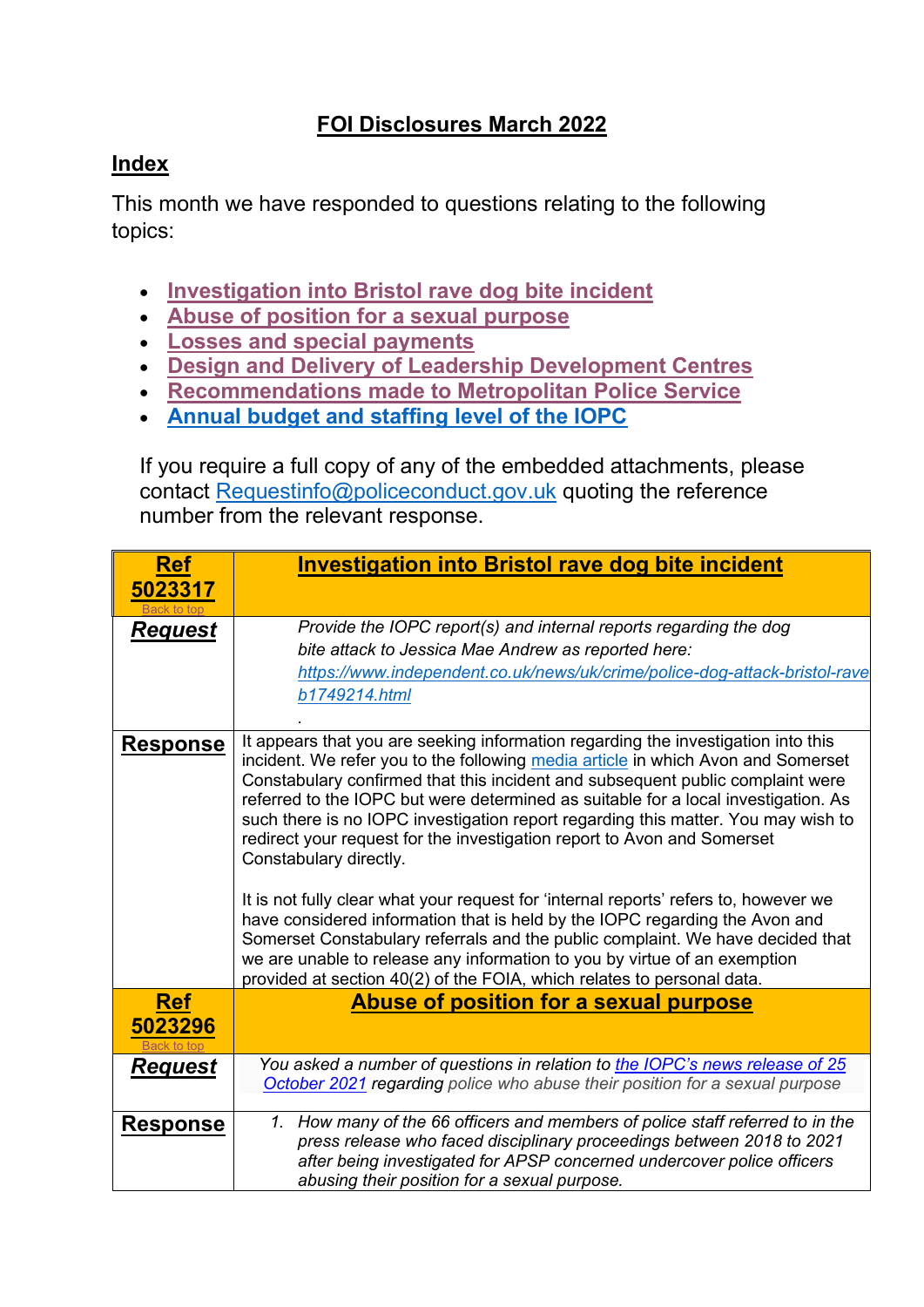| 2. How many of the 63 in which misconduct was proven involved undercover<br>police officers<br>3. How many of those who were undercover police officers are (a) no longer<br>serving and (b) barred from working in policing again<br>4. Of those no longer serving, how many were (a) dismissed (b) permitted to<br>resign (c) permitted to retire<br>5. How many of the 7 individuals prosecuted for criminal offences were<br>undercover police officers and what offence/s were they prosecuted for<br>6. How many of the 6 convicted were undercover police officers, what were<br>they convicted of and what was their sentence?                                                                                                                                                                                                                                 |
|------------------------------------------------------------------------------------------------------------------------------------------------------------------------------------------------------------------------------------------------------------------------------------------------------------------------------------------------------------------------------------------------------------------------------------------------------------------------------------------------------------------------------------------------------------------------------------------------------------------------------------------------------------------------------------------------------------------------------------------------------------------------------------------------------------------------------------------------------------------------|
| We have carried out searches of these IOPC investigations and can confirm<br>that in none of them has the case factor "undercover operations/covert<br>policing", or the theme "Undercover Policing Inquiry" been selected. We have<br>also read the incident descriptions contained in each of the relevant referrals<br>and none of these contain any suggestion that these subjects were<br>undercover officers at the time of the conduct in question. We cannot entirely<br>discount the possibility that one or more of these subjects was an undercover<br>officer without carrying out further manual searches of the papers in our files;<br>however, based on the roles of these officers as stated in the summary<br>descriptions we have seen it would appear to us to be very unlikely that any of<br>them were working undercover at the relevant times. |
| We would not be required to carry out further searches given that we could<br>not complete them without exceeding the cost limit under section 12 FOIA,<br>which is set at 18 hours (or £450 at £25 per hour) for the IOPC. This takes<br>into account the seven hours we have already committed to searching under<br>these parts of your request and the work involved in finding information<br>under the remainder.                                                                                                                                                                                                                                                                                                                                                                                                                                                |
| None of the 66 subjects to whom our news release refers were subjects in<br>any undercover related investigations the IOPC is or was supervising,<br>directing or managing (or has dealt with as reviews).                                                                                                                                                                                                                                                                                                                                                                                                                                                                                                                                                                                                                                                             |
| 7. Please provide a copy of any separate guidance to police forces and/or<br>internal IOPC guidance on the investigation of a complaint of corruption<br>and/or of alleged abuse of position for a sexual purpose (APSP)                                                                                                                                                                                                                                                                                                                                                                                                                                                                                                                                                                                                                                               |
| We can provide a redacted version of our operational guidance relating to<br>APSP from our Operations Manual which contains all of the guidance and<br>documents required to carry out our operational work. Information has been<br>redacted under sections 31 and 42 of the FOIA.                                                                                                                                                                                                                                                                                                                                                                                                                                                                                                                                                                                    |
| <b>Issue 9 of our Focus series relates to referrals to the IOPC and includes</b><br>discussion of referrals of incidents of abuse of position for a sexual purpose<br>or for pursuing an improper emotional relationship.                                                                                                                                                                                                                                                                                                                                                                                                                                                                                                                                                                                                                                              |
| Our <b>Statutory Guidance</b> contains guidance to Professional Standards<br>Departments on the handling of complaints, conduct matters and DSI<br>matters. This does not include any guidance relating to the investigation of<br>APSP in particular.                                                                                                                                                                                                                                                                                                                                                                                                                                                                                                                                                                                                                 |
| 8. If it is not addressed in the aforementioned guidance, please confirm:<br>a. In what circumstances the IOPC conduct an independent or managed<br>investigation of an allegation of APSP.                                                                                                                                                                                                                                                                                                                                                                                                                                                                                                                                                                                                                                                                            |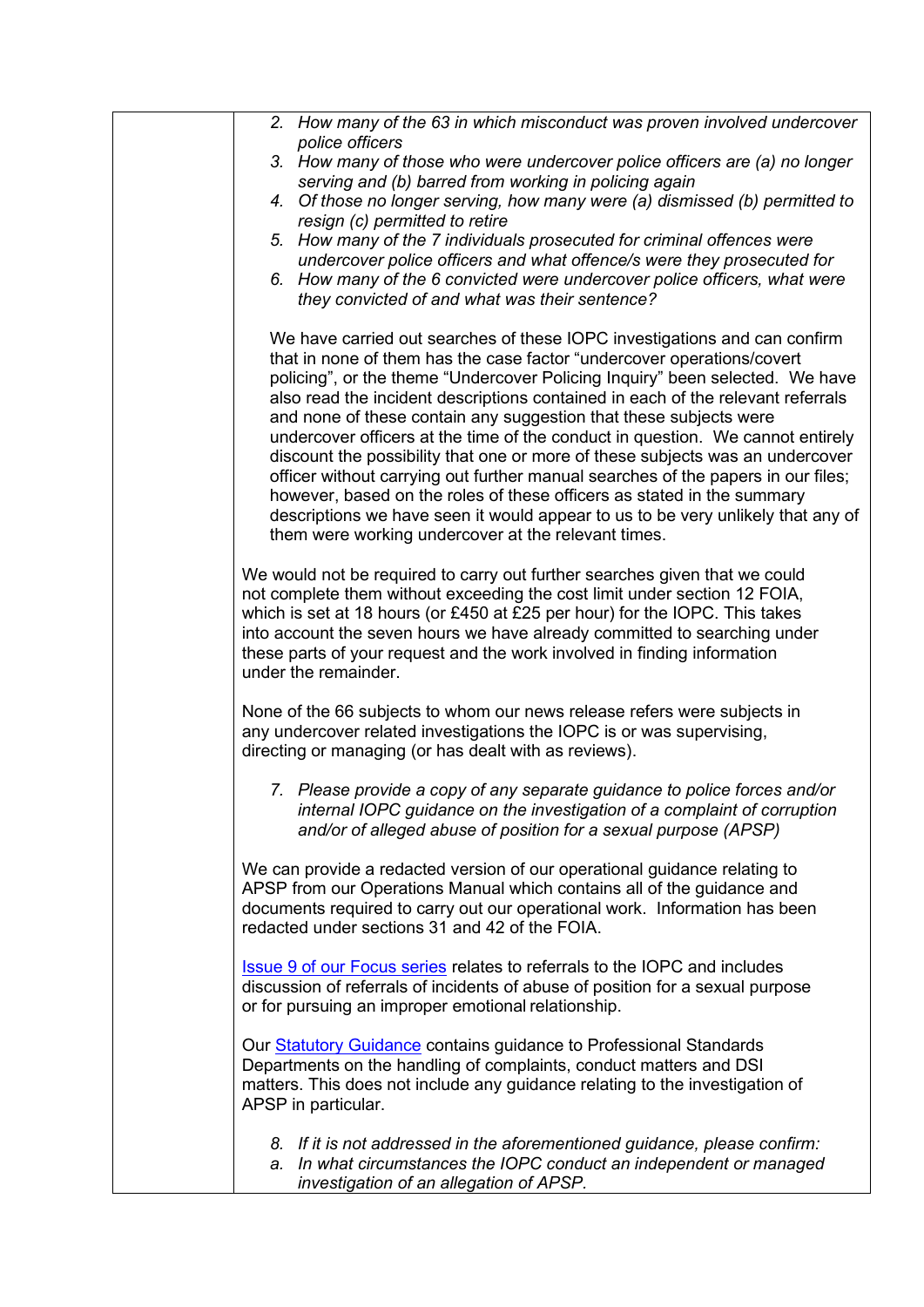The criteria we apply in making mode of investigation decisions when assessing referrals from police is available on [this page of our web site.](https://www.policeconduct.gov.uk/complaints-reviews-and-appeals/statutory-guidance/assessing-referrals) This also confirms that we consider whether a referral falls into one of our core thematic areas, which include APSP. We would refer you to our [Core](https://www.policeconduct.gov.uk/sites/default/files/Documents/statutoryguidance/core_indicator_guidance_assessing_IOPC_referrals.pdf)  [Indicator Guidance](https://www.policeconduct.gov.uk/sites/default/files/Documents/statutoryguidance/core_indicator_guidance_assessing_IOPC_referrals.pdf) in particular.

- *b. Whether in cases of alleged APSP officers are automatically investigated for offences under section 26 (corrupt or improper exercise of police powers) of the Criminal Justice and Courts Act 2015 as well as misconduct in public office?*
- *c. Are allegations that colleagues knew or ought to have known about the APSP treated as corruption?*

The offences under consideration and the persons who are treated as investigation subjects will vary according to the circumstances of the individual case.

*d. That if an allegation of APSP is upheld the sanction is dismissal? If not, why not?*

The IOPC has no role in deciding the outcome of misconduct proceedings. The misconduct panel decides on the disciplinary action to be imposed when the misconduct is proven. If the hearing is for gross misconduct, these are usually chaired by an independent legally qualified chair appointed by the Police and Crime Commissioner. For further information on misconduct hearings please see Home\_Office\_Statutory\_Guidance\_0502.pdf [\(publishing.service.gov.uk\)](https://assets.publishing.service.gov.uk/government/uploads/system/uploads/attachment_data/file/863820/Home_Office_Statutory_Guidance_0502.pdf)

*9. What action is taken against those forces who fail to treat cases of APSP as a form of corruption?*

Police forces are required by law to refer complaint and recordable conduct matters to the IOPC that fall within the mandatory referral criteria. This allows the IOPC to have independent oversight of the most serious cases. An abuse of position for a sexual purpose (APSP) or an abuse of position for an improper emotional relationship (APIER) falls within the definition of serious corruption and must be referred to the IOPC.

As part of the IOPC's oversight role, we will monitor data relating to the rate of referrals to the IOPC and will identify patterns and trends in relation to different themes. We statistically analyse the data and compare forces against those of a most similar demographic group to highlight any anomalies in the rate of referral per force. We have periodically completed this data analysis focusing specifically on the referral of APSP matters.

Working in conjunction with our partner agency HM Inspectorate of Constabulary and Fire and Rescue Services (HMICFRS), forces were asked to complete a retrospective review of APSP allegations and consider referral to the IOPC (then IPCC). Forces were also required to establish effective procedures for identifying allegations of APSP and making appropriate referrals to the IOPC. We wrote to any forces where the data analysis highlighted possible concerns, seeking reassurances as to the work being undertaken within their forces to recognise APSP/APIER as a form of serious corruption and also to ensure the correct referral processes were in place.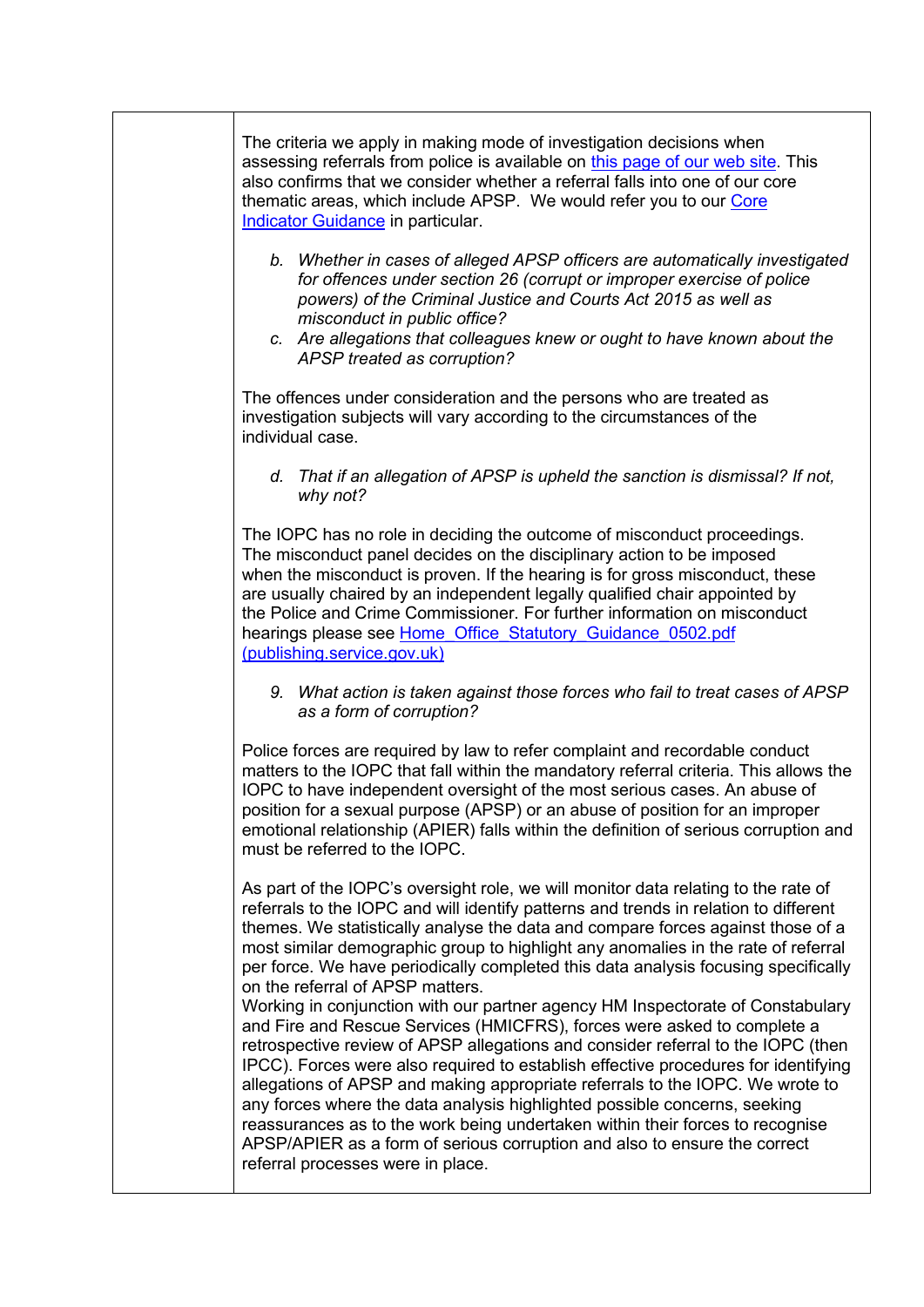| Alongside our monitoring of the referral figures, we have in the past delivered a<br>series of referral workshops nationally to police force professional standards<br>departments which included a focus on the definitions of APSP/APIER and how to<br>apply the referral criteria. The number of referrals of these cases has grown,<br>which may be an indicator that forces know to refer these matters.                                                                                                                                                                                                                                                                  |
|--------------------------------------------------------------------------------------------------------------------------------------------------------------------------------------------------------------------------------------------------------------------------------------------------------------------------------------------------------------------------------------------------------------------------------------------------------------------------------------------------------------------------------------------------------------------------------------------------------------------------------------------------------------------------------|
| 10. Do the individual police forces and/or the IOPC retain and review statistics<br>relating to the number of corruption investigations arising out of allegations<br>of APSP?                                                                                                                                                                                                                                                                                                                                                                                                                                                                                                 |
| The IOPC holds data on the number of referrals made to us and records<br>case factors on referral cases including APSP. Factors are entered by<br>operational staff and while they can assist in finding some cases in which a<br>particular theme is present, more detailed research is required in order to<br>identify all such cases and to verify that the factor has been applied<br>correctly. For this reason we do not rely on factors to answer requests<br>relating to particular case types, allegations or themes but may provide this<br>type of data where the relevant research has already been carried out or the<br>request relates to a small case sample. |
| We also hold information on the mode of investigation (MOI) decision made<br>following a referral. Police forces may hold their own data on the number of<br>allegations recorded where APSP is a factor and the subsequent handling of<br>those allegations.                                                                                                                                                                                                                                                                                                                                                                                                                  |
| We collect information from all police forces in England and Wales about the<br>types of complaints they are receiving, how they deal with them and how<br>long they take to deal with them. Each year, we publish statistics about the<br>complaints that forces have logged. We also produce quarterly bulletins for<br>all police forces.                                                                                                                                                                                                                                                                                                                                   |
| Table 7 on page 23 of our 20/21 police complaint statistics gives a<br>breakdown of allegations logged by police forces separated by allegation<br>category and sub-categories. The breakdown of allegation category "abuse<br>of position/corruption" may assist you. This includes the sub-categories<br>"abuse of position for sexual purpose" and "abuse of position for the<br>purpose of pursuing an inappropriate emotional relationship". For the<br>definitions of these categories and further information about how they are<br>applied please see our Guidance to police on capturing data about police<br>complaints.                                             |
| Please note that our 20/21 complaints statistics are experimental, as we<br>explain in the introduction to our report.                                                                                                                                                                                                                                                                                                                                                                                                                                                                                                                                                         |
| The Home office collects and publishes data on internal conduct matters<br>rather than complaints.                                                                                                                                                                                                                                                                                                                                                                                                                                                                                                                                                                             |
| 11. What number of allegations of APSP in a particular force would trigger<br>concern? What action would be taken and who would be notified of the<br>concern?                                                                                                                                                                                                                                                                                                                                                                                                                                                                                                                 |
| There is no exact threshold. A concern might be triggered by a number of<br>factors which will depend on the size of the force, the number of allegations<br>when compared against the number of officers and their most similar forces.<br>For example, the number of allegations in a large metropolitan police force                                                                                                                                                                                                                                                                                                                                                        |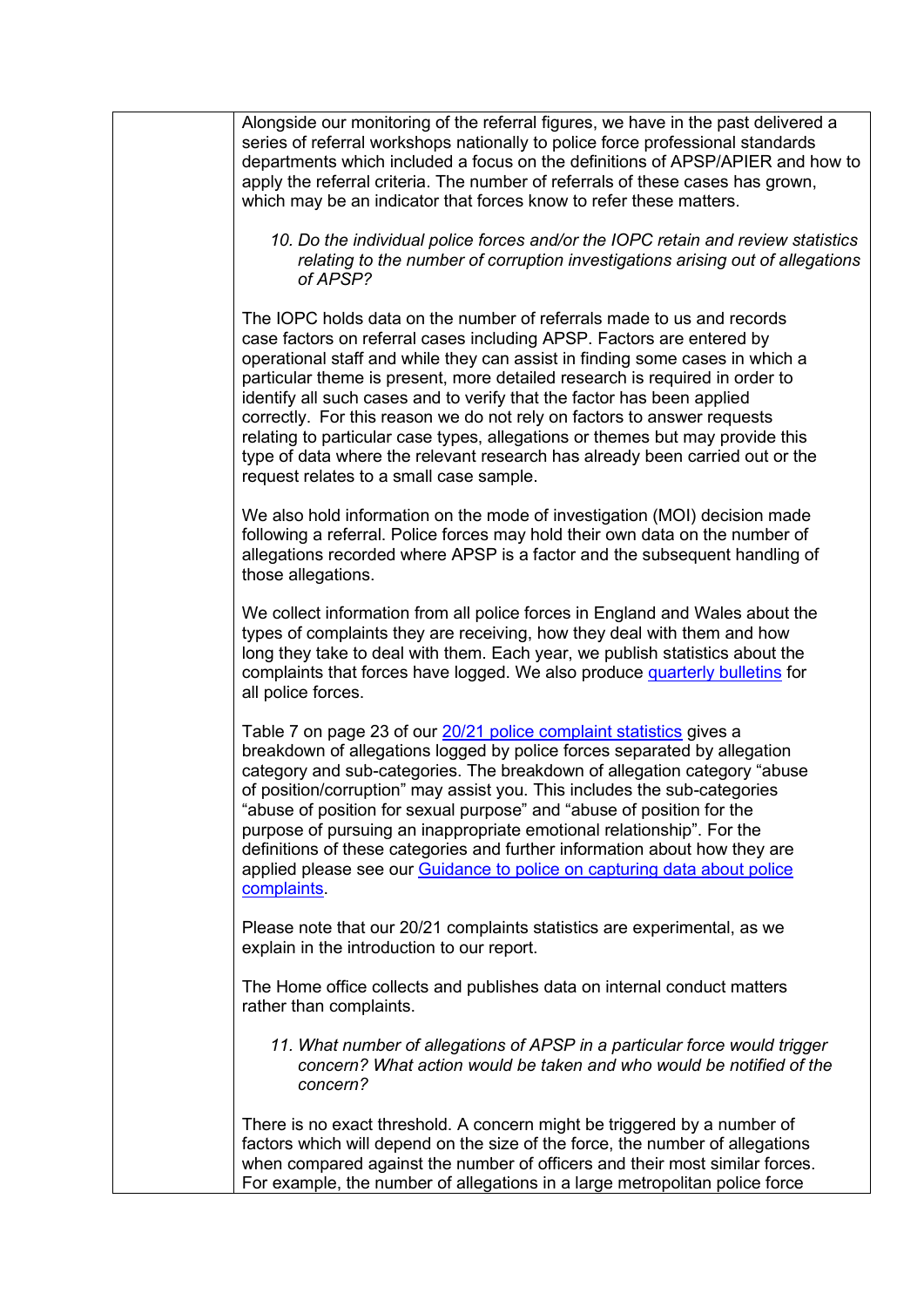<span id="page-4-0"></span>

|                       | will be different to the number of allegations in a small rural force.<br>Alternatively there could be only one case, but the circumstances are<br>particularly concerning. The actions taken would depend on the nature and<br>the number of allegations made. Where a police force has appropriately<br>referred any allegations to the IOPC, the IOPC may already be<br>independently investigating those allegations.<br>As mentioned above, the IOPC produces quarterly police complaints<br>bulletins which provide statistical data on police force performance in<br>relation to the complaints system. These bulletins include information on the<br>number and types of allegations recorded. The IOPC analyse the police<br>complaints statistics to identify any themes and trends, compare forces<br>against their most similar forces and to identify any areas for concern. The<br>performance bulletins are discussed in our regular meetings with<br>professional standards departments and Policing and Crime<br>Commissioners.<br>12. In cases involving findings of corruption and/or abusing their position of<br>trust for a sexual purpose, what criminal offences were pursued?<br>As stated in the news release: "7 individuals were also prosecuted for<br>criminal offences, leading to six convictions and three people receiving a<br>custodial sentence".<br>The offences we referred to CPS were in respect of Data Protection,<br>computer misuse, misconduct in public office, sexual assault and<br>corruption. |
|-----------------------|---------------------------------------------------------------------------------------------------------------------------------------------------------------------------------------------------------------------------------------------------------------------------------------------------------------------------------------------------------------------------------------------------------------------------------------------------------------------------------------------------------------------------------------------------------------------------------------------------------------------------------------------------------------------------------------------------------------------------------------------------------------------------------------------------------------------------------------------------------------------------------------------------------------------------------------------------------------------------------------------------------------------------------------------------------------------------------------------------------------------------------------------------------------------------------------------------------------------------------------------------------------------------------------------------------------------------------------------------------------------------------------------------------------------------------------------------------------------------------------------------------------------------------------------------|
|                       |                                                                                                                                                                                                                                                                                                                                                                                                                                                                                                                                                                                                                                                                                                                                                                                                                                                                                                                                                                                                                                                                                                                                                                                                                                                                                                                                                                                                                                                                                                                                                   |
| <b>Ref</b><br>5023283 | <b>Losses and special payments</b>                                                                                                                                                                                                                                                                                                                                                                                                                                                                                                                                                                                                                                                                                                                                                                                                                                                                                                                                                                                                                                                                                                                                                                                                                                                                                                                                                                                                                                                                                                                |
| <b>Request</b>        | This is an information request relating to losses and special payments.                                                                                                                                                                                                                                                                                                                                                                                                                                                                                                                                                                                                                                                                                                                                                                                                                                                                                                                                                                                                                                                                                                                                                                                                                                                                                                                                                                                                                                                                           |
|                       | Please include the information for each of the following periods; 2018-19, 2019-20<br>and 2020-21:<br>· The total number of cases of losses in each year.<br>· The total cost of losses in each year.<br>An itemisation of each loss including what it was for and how much it cost.<br>The total number of special payments in each year.<br>The total value of special payments in each year.<br>An itemisation of each special payment including what it was for and how<br>much it cost.                                                                                                                                                                                                                                                                                                                                                                                                                                                                                                                                                                                                                                                                                                                                                                                                                                                                                                                                                                                                                                                      |
|                       |                                                                                                                                                                                                                                                                                                                                                                                                                                                                                                                                                                                                                                                                                                                                                                                                                                                                                                                                                                                                                                                                                                                                                                                                                                                                                                                                                                                                                                                                                                                                                   |
| <u>Response</u>       | We have considered your request and this letter sets out our response.<br>The data below is based on facts reported to our Audit and Risk<br>Assurance Committee.                                                                                                                                                                                                                                                                                                                                                                                                                                                                                                                                                                                                                                                                                                                                                                                                                                                                                                                                                                                                                                                                                                                                                                                                                                                                                                                                                                                 |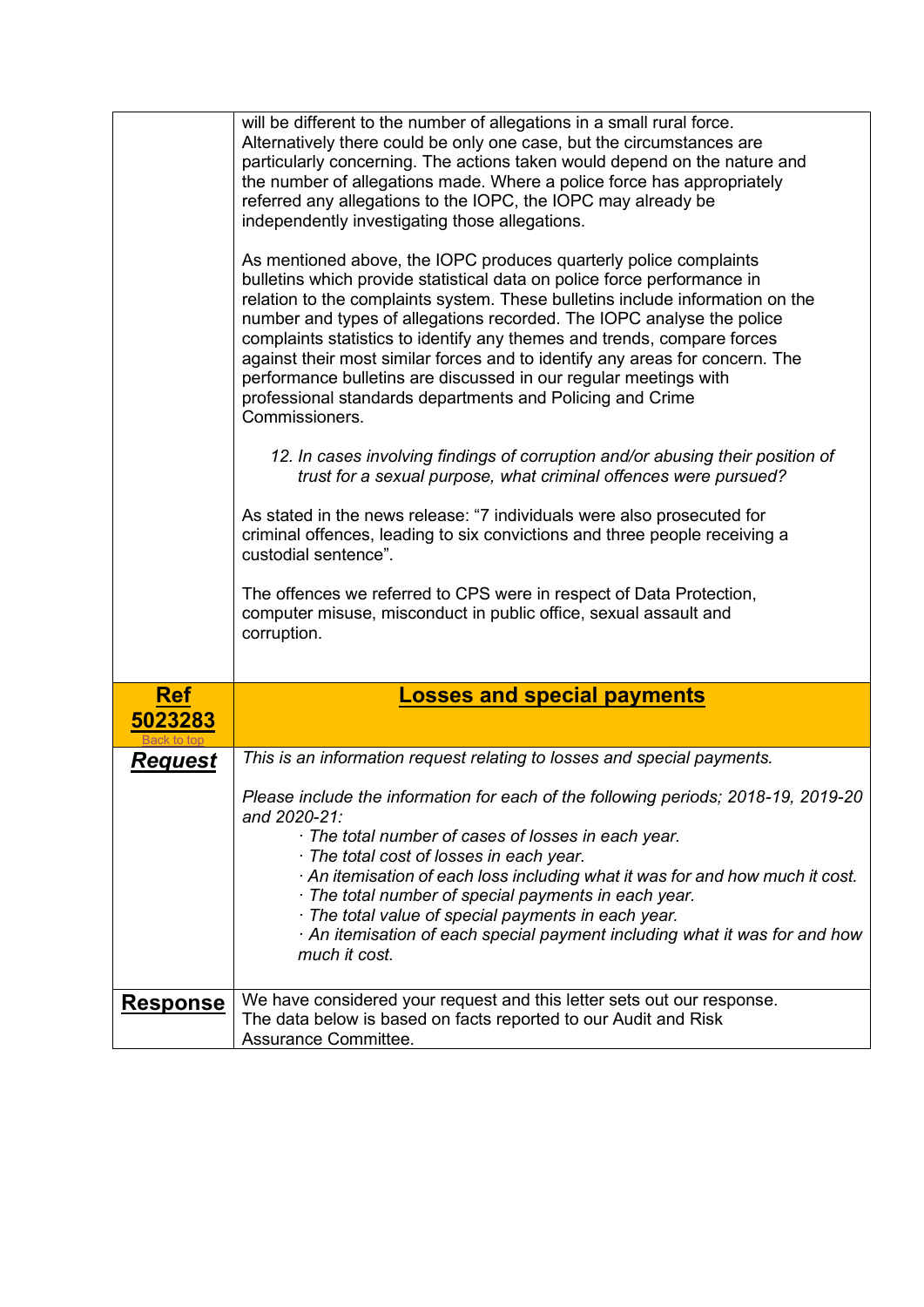<span id="page-5-0"></span>

|                 | <u>Losses</u>                                                                                                                                                  |
|-----------------|----------------------------------------------------------------------------------------------------------------------------------------------------------------|
|                 | <b>Losses</b><br>Number Value £                                                                                                                                |
|                 | 2018/19<br>6 12,227                                                                                                                                            |
|                 | 2019/20<br>8 13,274<br>2020/21<br>7 14,914                                                                                                                     |
|                 |                                                                                                                                                                |
|                 | <b>Losses 2019/20</b><br><b>Value</b><br><b>Losses 2020/21</b><br>Value<br>10624<br>5 events cancelled due to pandemic<br>Legal fees associated with defending |
|                 | 200<br><b>IT kit lost</b><br>2,500.00<br>a JR against the IOPC<br>200<br>Mobile phone lost                                                                     |
|                 | 2,250<br>Training cancelled due to pandemic<br>2,270.00<br>4 lost laptops<br>13,274<br>Total                                                                   |
|                 | Expert report required by<br>3,200.00<br>Value<br><b>Losses 2018/19</b>                                                                                        |
|                 | prosecution ruled inadmissible<br>200<br>ost mobile phone<br>100.00<br>Mobile phone<br>3063<br>3 laptops lost/damaged                                          |
|                 | Software project terminated<br>7,344<br>Stakeholder Engagement Events<br>6,844.00<br>2 mobile phones damaged<br>558                                            |
|                 | cancelled due to pandemic<br>Event cancelled<br>1,062<br>Total<br>14,914.0<br>Total                                                                            |
|                 | 12,227<br><b>Special payments</b>                                                                                                                              |
|                 |                                                                                                                                                                |
|                 | <b>Special</b><br><u>Number</u>                                                                                                                                |
|                 | Payments<br>Value<br>Reasons                                                                                                                                   |
|                 | £                                                                                                                                                              |
|                 | 16,000<br>Legal settlement arising from Judicial<br>2018/19<br>2<br>review cases                                                                               |
|                 | 20,833<br>Legal settlement arising from Judicial<br>3                                                                                                          |
|                 | 2019/20<br>review cases                                                                                                                                        |
|                 | Legal settlement arising from Judicial<br>2020/21<br>2<br>6,544                                                                                                |
|                 | review cases                                                                                                                                                   |
| <b>Ref</b>      | <b>Design and Delivery of Leadership Development Centres</b>                                                                                                   |
| 5023358         |                                                                                                                                                                |
|                 |                                                                                                                                                                |
| <u>Request</u>  | You made a request for information about Design and Delivery of                                                                                                |
|                 | Leadership Development Centres for the IOPC.                                                                                                                   |
|                 |                                                                                                                                                                |
| <b>Response</b> | Suppliers who applied for inclusion on each framework/contract and were                                                                                        |
|                 | successful & not successful at the PQQ & ITT stages                                                                                                            |
|                 |                                                                                                                                                                |
|                 | We ran our own further competition as there was no suitable framework available                                                                                |
|                 | for this project requirement. We invited four potential suppliers as follows:                                                                                  |
|                 | Clare Joghee Ltd                                                                                                                                               |
|                 | Facet 5 Ltd                                                                                                                                                    |
|                 | Korn Ferry                                                                                                                                                     |
|                 | Blue Sky (Capita)                                                                                                                                              |
|                 |                                                                                                                                                                |
|                 | We received bids from Clare Joghee Ltd and Facet5 Ltd. Facet5 Ltd scored the                                                                                   |
|                 | highest, so we awarded the contract to them.                                                                                                                   |
|                 |                                                                                                                                                                |
|                 | 1. Actual spend on this contract/framework (and any sub lots), from the start                                                                                  |
|                 | of the contract to the current date                                                                                                                            |
|                 |                                                                                                                                                                |
|                 | The contract value is £99,360 (inclusive of VAT). To date we have spent £70,440                                                                                |
|                 | (inclusive of VAT).                                                                                                                                            |
|                 |                                                                                                                                                                |
|                 | 2. Start date & duration of contract/framework                                                                                                                 |
|                 |                                                                                                                                                                |
|                 | The contract is for one year - Start date 18/10/2021 end date 17/10/2022.                                                                                      |
|                 |                                                                                                                                                                |
|                 | 3. Has an extension been agreed, if so, for how long?                                                                                                          |
|                 |                                                                                                                                                                |
|                 | No extension has been agreed.                                                                                                                                  |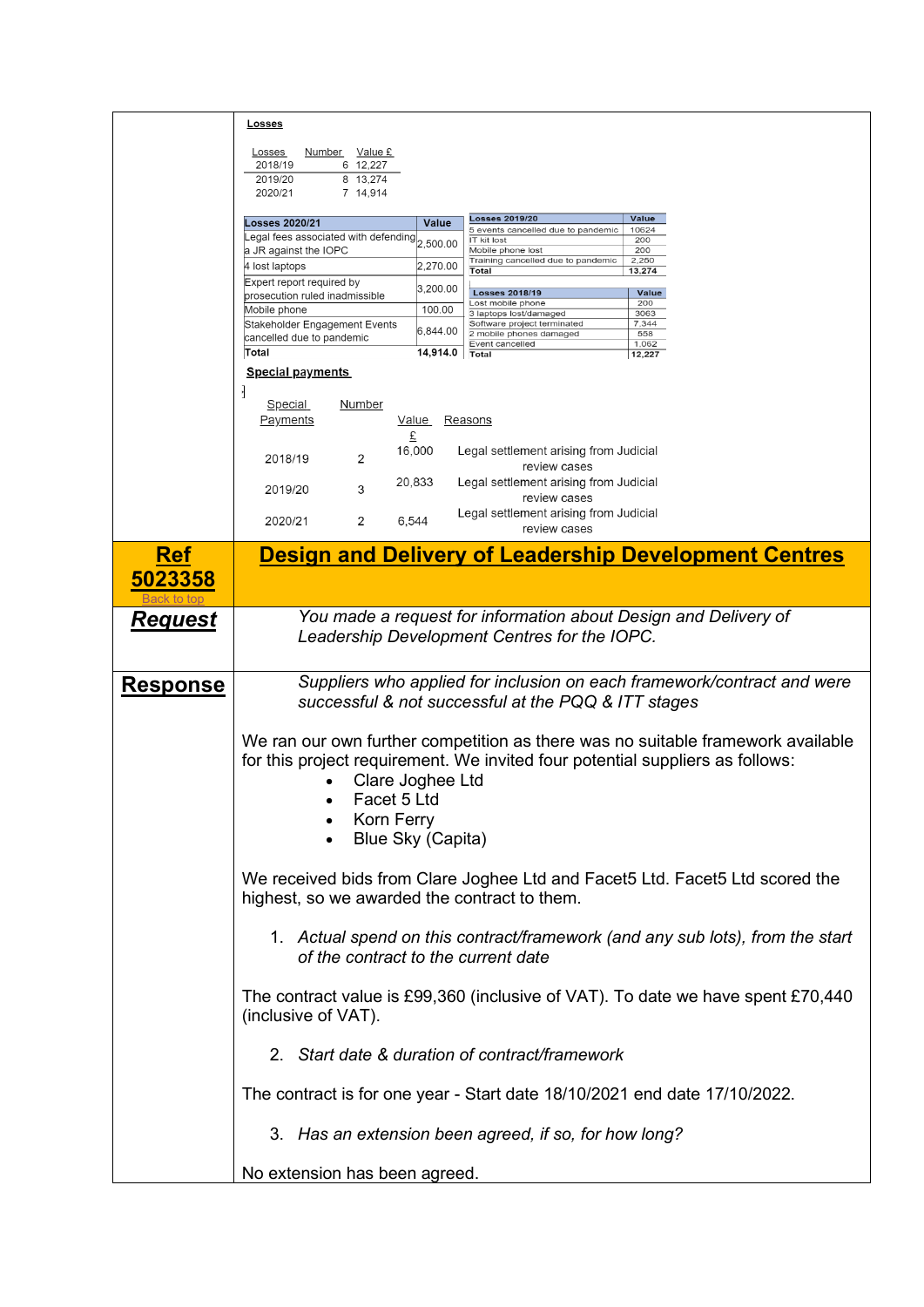<span id="page-6-0"></span>

|                 | 4. Will the framework(s)/contract(s) be up for renewal, if so when?                                                                                                                                                                                                                                                                                                                                                                                                              |
|-----------------|----------------------------------------------------------------------------------------------------------------------------------------------------------------------------------------------------------------------------------------------------------------------------------------------------------------------------------------------------------------------------------------------------------------------------------------------------------------------------------|
|                 | For the time being the contract is not up for renewal.                                                                                                                                                                                                                                                                                                                                                                                                                           |
|                 | 5. Could you provide the tender documents for this contract?                                                                                                                                                                                                                                                                                                                                                                                                                     |
|                 | The tender documents we sent to the potential suppliers have been provided.                                                                                                                                                                                                                                                                                                                                                                                                      |
|                 | 6. Who is the senior officer (outside of procurement) responsible for this<br>contract?                                                                                                                                                                                                                                                                                                                                                                                          |
|                 | IOPC Head of Organisational Design, Development and Talent - Holly Tunley.                                                                                                                                                                                                                                                                                                                                                                                                       |
|                 | 7. Which DPS or Framework was used to procure this piece of work?                                                                                                                                                                                                                                                                                                                                                                                                                |
|                 | We followed our own tendering process by inviting four potential suppliers for<br>further competition as there was no suitable framework available for this project<br>requirement.                                                                                                                                                                                                                                                                                              |
| <b>Ref</b>      | <b>Recommendations made to Metropolitan Police Service</b>                                                                                                                                                                                                                                                                                                                                                                                                                       |
| 5023329         |                                                                                                                                                                                                                                                                                                                                                                                                                                                                                  |
| <b>Request</b>  | Please provide the following information from you and your predecessor the IPCC,                                                                                                                                                                                                                                                                                                                                                                                                 |
|                 | since May 2010:<br>How many learning recommendations have been made to the                                                                                                                                                                                                                                                                                                                                                                                                       |
|                 | Metropolitan Police Service.<br>How many learning recommendations have been made that cover all                                                                                                                                                                                                                                                                                                                                                                                  |
|                 | police forces.                                                                                                                                                                                                                                                                                                                                                                                                                                                                   |
| <u>Response</u> | We understand the second part of your request to be for the total number of<br>recommendations that have been issued to each individual police force rather<br>than the number of recommendations issued that apply to all forces.                                                                                                                                                                                                                                               |
|                 | The scope of your request covers a broad time period which would encompass<br>several hundred cases. Unfortunately, the information you have requested cannot<br>be identified and retrieved solely by automated means, as the system we use for<br>recording recommendations has changed. This means the only way to obtain<br>accurate data in response to your request would be to manually trawl through<br>each case and cross-reference to data included in our databases. |
|                 | We have considered whether it may be possible to provide data for a shorter time<br>period. However, we would still have to conduct manual validation activities in<br>order to ensure the integrity of the data, which would exceed 18 hours of work.                                                                                                                                                                                                                           |
|                 | Complying with your request would therefore exceed the cost limit prescribed by<br>section 12 of the FOIA and associated regulations with the result that we are not<br>obliged to respond.                                                                                                                                                                                                                                                                                      |
|                 | Published information about learning recommendations we have made since<br>2018 are available on this page of our website. The information can be filtered by<br>police force, which you may find helpful.                                                                                                                                                                                                                                                                       |
|                 |                                                                                                                                                                                                                                                                                                                                                                                                                                                                                  |